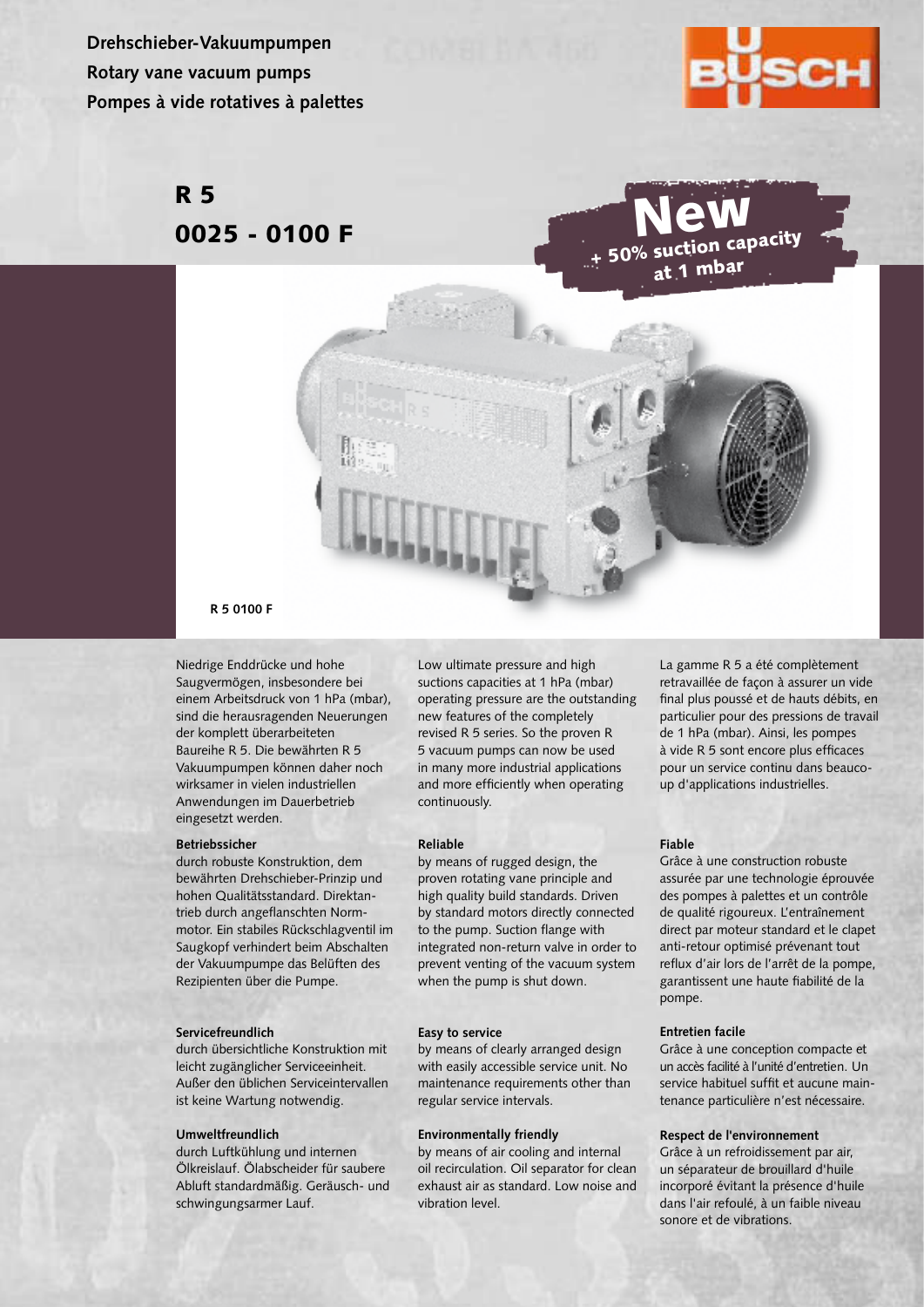**Drehschieber-Vakuumpumpen Rotary vane vacuum pumps Pompes à vide rotatives à palettes**

**Funktionsprinzip Principle of operation Principe de fonctionnement**



- 1 Saugflansch<br>2 Ölschauglas
- **Ölschauglas**
- 3 Ölablassschraube
- 4 Öleinfüllschraube<br>5 Auslassventil
- 5 Auslassventil
- 6 Schieber
- Rotor
- 8 Luftentölelement
- 9 Abluftdeckel
- 10 Ölfilter
- 11 Ölsumpf
- 12 Ölabscheider

# **Funktionsprinzip und Arbeitsweise**

Die Pumpen arbeiten nach dem Drehschieberprinzip. Ein exzentrisch gelagerter Rotor (7) dreht im Zylinder. Die Fliehkraft drückt die in Schlitzen im Rotor gleitenden Schieber (6) an die Zylinderwand. Die Schieber teilen den Sichel förmigen Raum zwischen Zylinder und Rotor in Kammern ein. Werden diese mit dem Saugkanal verbunden, wird Gas angesaugt, bei weiterer Drehung verdichtet und dann in den Ölnebelabscheider ausgestoßen. Durch den Differenzdruck gelangt ständig Öl in die Kammern. Das Öl wird mit dem Fördermedium in den Ölabscheider (12) ausgestoßen und durch die Schwerkraft und das Luftentölelement (8) von der Abluft getrennt. Es sammelt sich im Abscheider und wird wieder in den Verdichtungsraum zurückgesaugt (Umlaufschmierung).

- 1 Inlet flange<br>2 Oil sight gla
- Oil sight glass
- 3 Oil drain plug
- 4 Oil fill plug Exhaust valve
- 6 Vane
- 
- 7 Rotor<br>8 Exhau Exhaust filter
- 9 Exhaust cover plate
- 10 Oil filter
- 11 Oil sump
- 12 Oil separator

## **Principle of operation**

These pumps work according to the rotary vane principle. An eccentrically installed rotor (7) rotates in the cylinder. The centrifugal force of the rotation pushes the vanes (6), which glide in slots in the rotor, towards the cylinder wall. The vanes separate the sickle-shaped space between rotor and cylinder into chambers. When the chambers are connected with the inlet channel, gas is sucked in, compressed by the next rotation and pushed into the oil separator. Differential pressure constantly causes oil to be passed into the compression chambers. The oil and medium are then discharged into the oil separator (12) and there separated from the exhaust air by gravity and the exhaust filter (8). Oil collects on the bottom of the oil separator and is passed into the compression chamber again (oil recirculation).

- 1 Bride d'aspiration<br>2 Vovant d'huile
- Voyant d'huile
- 3 Bouchon de vidange
- 4 Bouchon de remplissage d'huile<br>5 Clapet d'échappement
- Clapet d'échappement
- 6 Palettes<br>7 Rotor
- Rotor
- 8 Filtre d'échappement
- 9 Couvercle d'échappement
- 10 Filtre à huile
- 11 Carter d'huile
- 12 Séparateur d'huile

# **Principe de fonctionnement**

Ces pompes fonctionnent selon le principe des pompes à palettes rotatives. Un rotor excentré (7) tourne dans un cylindre. La force centrifuge pousse les palettes (6), qui coulissent librement dans leur logement, contre la paroi du cylindre. Les palettes divisent l'espace libre en forme de croissant en plusieurs chambres. Lorsqu'une chambre est en face de la bride d'aspiration, le gaz est aspiré, puis comprimé par la rotation suivante et ensuite rejeté dans le séparateur d'huile. Le mélange gaz et huile est rejeté dans le séparateur (12) d'huile où il est séparé par gravité et par le filtre d'échappement (9). L'huile s'accumule dans le bas du réservoir d'huile. Ensuite elle est injectée dans la chambre de compression (principe de recirculation).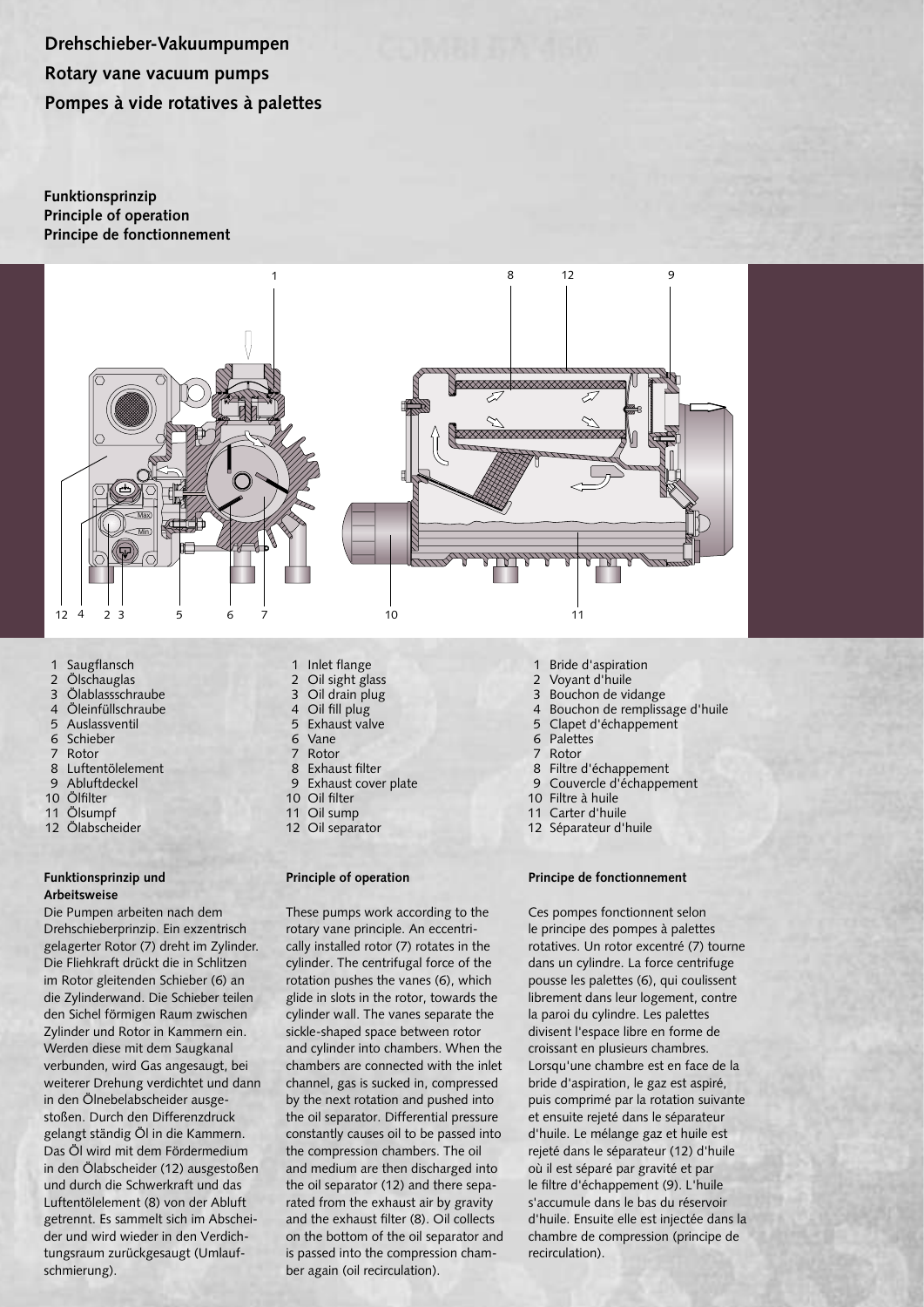

# **Technische Daten Technical data Spécifications techniques**



| <b>Technische Daten</b><br>Technical data<br>Spécifications techniques                                                                |       |              | R 5 0025 F     | R 5 0040 F   | R 5 0063 F     | R 5 0100 F     |  |  |
|---------------------------------------------------------------------------------------------------------------------------------------|-------|--------------|----------------|--------------|----------------|----------------|--|--|
| Nennsaugvermögen<br>Nominal displacement                                                                                              | 50 Hz | $m^3/h$      | 25             | 40           | 63             | 100            |  |  |
| Débit nominal                                                                                                                         | 60 Hz | $m^3/h$      | 30             | 48           | 76             | 120            |  |  |
| Enddruck<br>Ultimate pressure<br>Pression finale                                                                                      |       | hPa (mbar)   | 0,1            | 0,1          | 0,1            | 0,1            |  |  |
| Partialdruck<br><b>Partial Pressure</b><br>Pression partielle                                                                         |       | hPa (mbar)   | < 0.07         | < 0.07       | ${}^{<}0,07$   | < 0.07         |  |  |
| Saugvermögen bei 1 hPa (mbar)<br>Displacement at 1 hPa (mbar)                                                                         | 50 Hz | $m^3/h$      | 23             | 35           | 40             | 60             |  |  |
| Débit à 1 hPa (mbar)                                                                                                                  | 60 Hz | $m^3/h$      | 27             | 41           | 45             | 65             |  |  |
| Motornennleistung                                                                                                                     | 50 Hz | kW           | 0,75           | 1,1          | 1,5            | 2,2            |  |  |
| Nominal motor rating<br>Puissance nominale du moteur                                                                                  | 60 Hz | kW           | 1,1            | 1,5          | 2,2            | 3,0            |  |  |
| Motornenndrehzahl                                                                                                                     | 50 Hz | $min^{-1}$   | 1500           | 1500         | 1500           | 1500           |  |  |
| Nominal motor speed<br>Vitesse de rotation nominale                                                                                   | 60 Hz | $min-1$      | 1800           | 1800         | 1800           | 1800           |  |  |
| Schalldruckpegel (DIN EN ISO 2151) 50 Hz                                                                                              |       | dB(A)        | 60             | 63           | 64             | 65             |  |  |
| Noise level (DIN EN ISO 2151)<br>Niveau sonore (DIN EN ISO 2151)                                                                      | 60 Hz | dB(A)        | 63             | 66           | 66             | 68             |  |  |
| Wasserdampfverträglichkeit max. bei 85 °C<br>Water vapour tolerance max. at 85 °C<br>Pression max. de vapeur d'eau admissible à 85 °C |       | hPa (mbar)   | 40             | 40           | 40             | 40             |  |  |
| Wasserdampfkapazität<br>Water vapour capacity<br>Quantité de vapeur d'eau admissible                                                  |       | 1/h          | $0.9*$         | $1,1*$       | $1,8*$         | $2,8*$         |  |  |
| Betriebstemperatur                                                                                                                    | 50 Hz | $^{\circ}$ C | 80             | 82           | 84             | 84             |  |  |
| Operating temperature<br>Température de fonctionnement                                                                                | 60 Hz | $^{\circ}$ C | 85             | 90           | 92             | 93             |  |  |
| Ölfüllung<br>Oil filling<br>Quantité d'huile                                                                                          |       |              | $\overline{1}$ | $\mathbf{1}$ | $\overline{2}$ | $\overline{2}$ |  |  |
| Gewicht ca.<br>Weight approx.<br>Poids approx.                                                                                        |       | kg           | 34             | 38           | 52             | 70             |  |  |

\*bei 150 hPa (mbar) und 85 ºC, \*at 150 hPa (mbar) and 85 ºC, \*à 150 hPa (mbar) et 85 ºC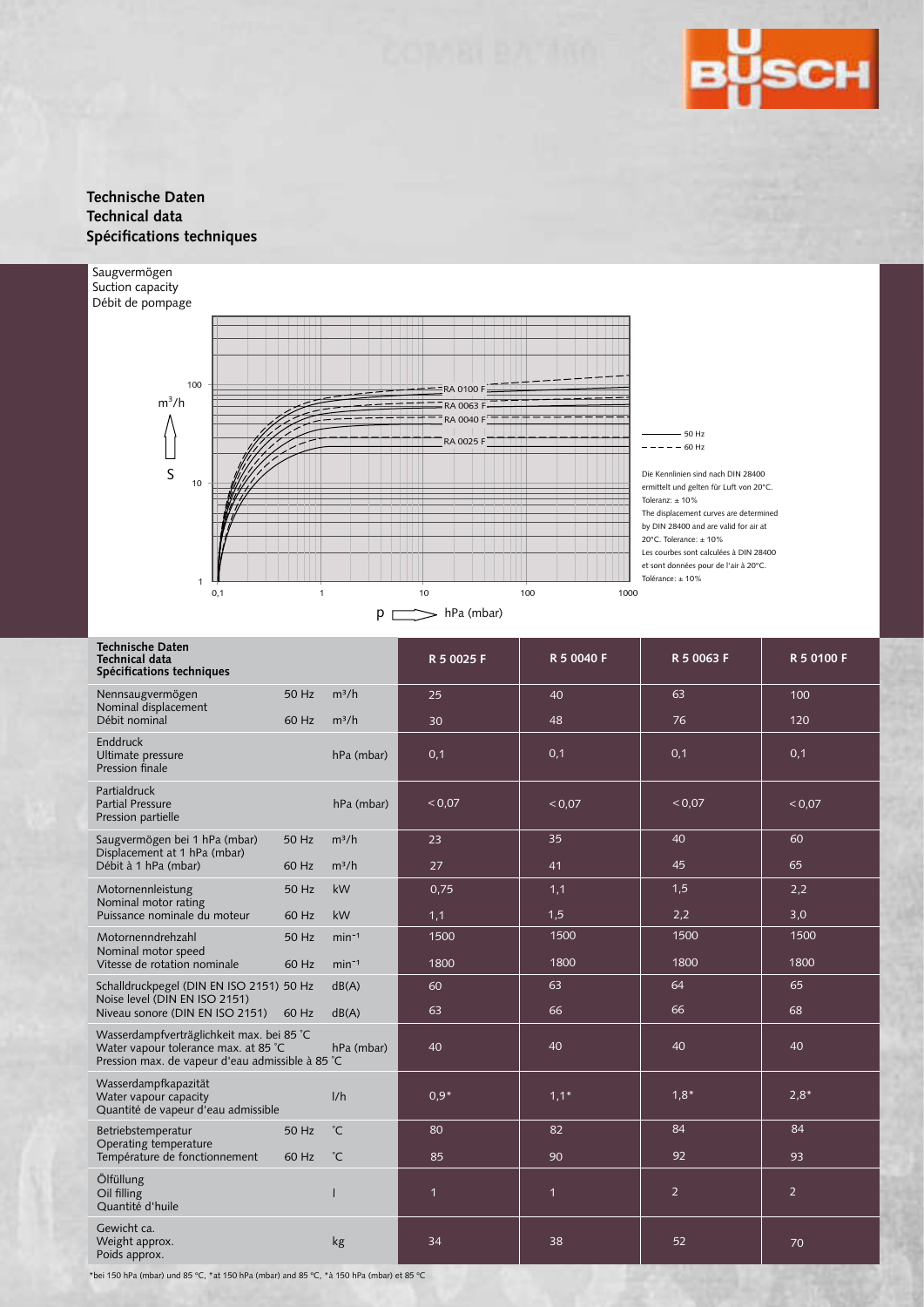

Vergleich Saugvermögen Comparison suction capacity Comparaison débit de pompage



# **Zubehör**

**Gasballastventil** zum Absaugen von Gasen mit Wasserdampfanteilen.

**Öl-Niveauschalter** zur automatischen Überwachung der Ölmenge im Ölabscheider.

**Ansaugfilter** zum Schutz der Vakuumpumpe gegen das Eindringen von Feststoffen und Flüssigkeiten. In verschiedenen Ausführungen für alle Anwendungen erhältlich.

**Filterwiderstandsmanometer** zum Einschrauben in die Öleinfüllöffnung. Ermöglicht eine zuverlässige Kontrolle des Verschmutzungsgrades des Luftentölelements.

**Motorschutzschalter** zum Schutz der Vakuumpumpe vor Überlastung.

**Vakuumreguliereinheit** zum Einstellen des gewünschten Arbeitsdruckes.

**Synthetisches Öl** bei thermisch hoher Belastung der Vakuumpumpe, geruchsarm.

Weiteres Zubehör ist auf Anfrage möglich.

#### **Accessories**

**Gas ballast valve** to evacuate gases containing water vapour.

**Level switch** automatic control of oil quantity within the oil separator.

**Inlet filter** for protecting vacuum pump against penetration of solid particles and liquids. Various versions for all applications available.

**Filter pressure gauge** to screw into the oil fill opening; for easy checking of the degree of soiling of the exhaust filter.

**Motor safety switch** to protect vacuum pump against overload.

**Vacuum regulating unit** to adjust the required working pressure.

**Synthetic oil** in case of high thermal load of vacuum pump, odourless.

Additional accessories available upon request.

**Accessoires**

d'échappement.

**Lest d'air** pour absorber les gaz avec teneur en vapeur d'eau.

**Interrupteur de niveau** pour le contrôle, automatique de la quantité d'huile dans le séparateur d'huile.

**Filtre d'aspiration** pour protéger la pompe des liquides et particules solides. Disponibles en différentes versions pour toutes les applications.

**Manomètre de colmatage des filtres** à visser dans le bouchon de remplissage d'huile; pour contrôler facilement le degré de colmatage des filtres

**Disjoncteur-protection moteur** pour protéger la pompe en cas de surintensité.

**Unité de réglage de vide** qui permet d'ajuster la pression de travail.

**Huile synthétique** de faible odeur, indiquée en cas de forte sollicitation thermique de la pompe á vide.

Sur demande, nous disposons d'autres accessoires.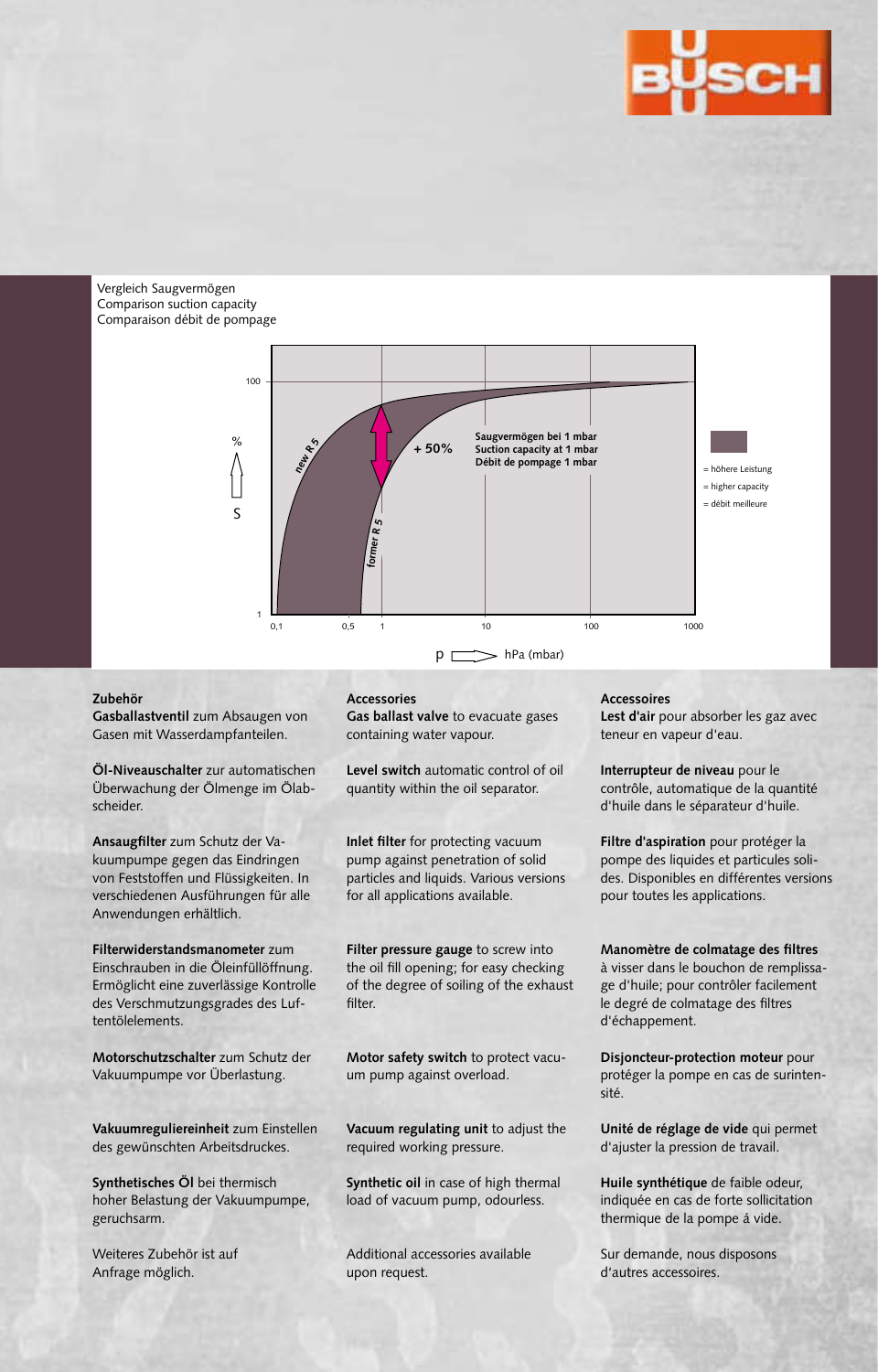

**Anwendungen Applications Applications**



- Verpackungsindustrie
- Lebensmitteltechnik
- Pneumatische Förderung
- Transport- und Hebeeinrichtungen
- Zentrale Vakuumversorgung
- Holzindustrie
- Kunststoffindustrie
- Druckindustrie
- Keramik- und Ziegelindustrie
- Umwelttechnik
- Vakuumkanalisation
- Textilindustrie
- Papierindustrie
- Getränkeindustrie
- Medizintechnologie
- Vakuumreinigung
- Metallurgie
- Lecksuche
- Beschichtung
- Entgasung
- Gasrückgewinnung
- Packaging industry
- Food industry
- Pneumatic conveying
- Transport and lifting systems
- Central vacuum systems
- Wood industry
- Plastic industry
- Printing industry
- Ceramics and brick industry
- Environmental technology
- Vacuum sewerage
- Textile industry
- Paper industry
- Beverage industry
- Medical technology
- Vacuum purifying
- Metallurgy
- Leak detectors
- Coating
- Degassing
- Gas recovery
- Industrie de l'emballage
- Industrie agro-alimentaire
- Transport pneumatique
- Systèmes de manutention et de transport
- Centrales de vide
- Industrie du bois
- Industrie des plastiques
- Arts graphiques
- Industrie des céramiques et tuiles
- Technologie de l'environemment
- Canalisation sous vide
- Industrie du textile
- Industrie papétière
- Industrie des boissons
- Technologie médicale
- Purification sous vide
- Métallurgie
- Système de detection de fuites
- Industrie du revêtement
- Systèmes de dégazage
- Récupération de gaz